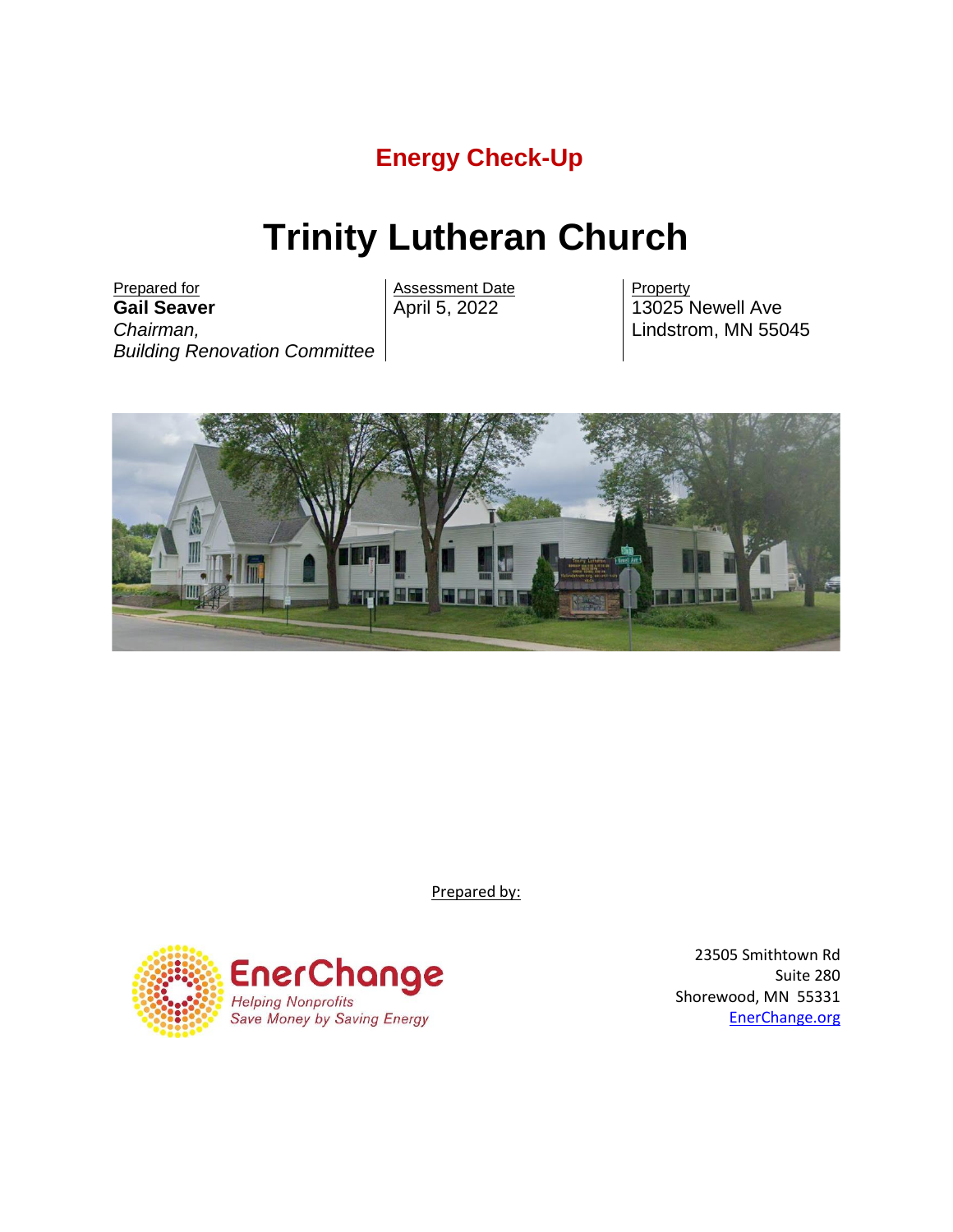# **Executive Summary**

An energy assessment was performed at Trinity Lutheran Church on April 5, 2022 by Mark Ginsbach from EnerChange and Gail Seaver, Matt Mitchell, and Leroy Mitchell.

# **You are already saving money by:**

- Having Saver's Switches installed on qualified air conditioning units
- Having converted lighting to LED

#### **Energy budget:**

- \$20,000 annual total
	- o \$10,000 Electric
	- o \$10,000 Natural Gas

#### **Assessment results:**

To maximize rebates as well as allowing us to fulfill our requirement to report energy savings – *\* Please contact EnerChange before implementing or contracting to implement these measures. \**

- 6 energy saving measures were identified
- \$3,500 per year estimated cost savings for all measures
- \$44,000 investment estimated to implement all measures
	- o \$2,300 in Rebates will reduce the first cost amount
	- o 0% or low interest loans are available for the remainder
- 12 year average payback on all measures



# **TOTAL ENERGY CONSUMPTION**



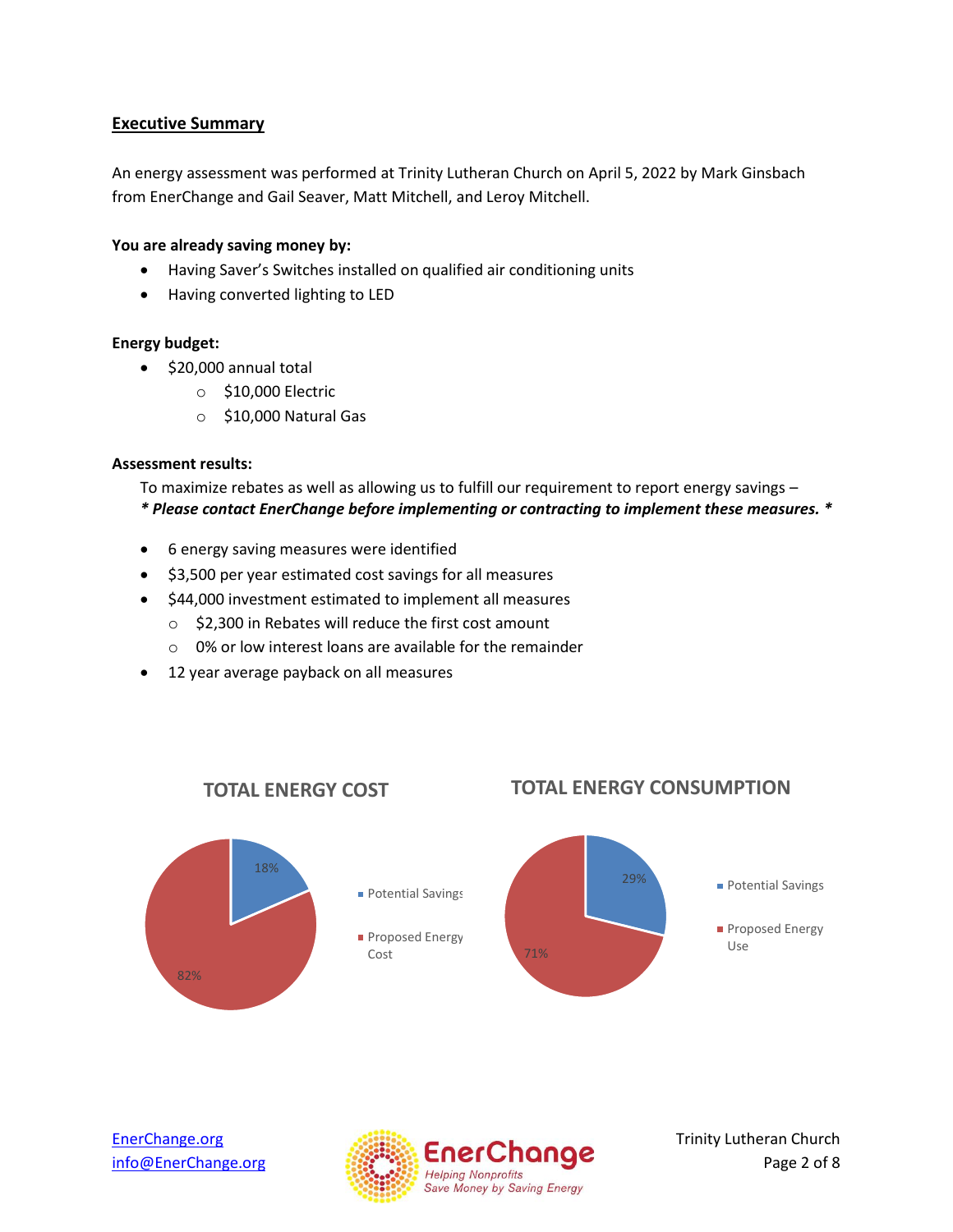# **Prescription**

To maximize rebates as well as allowing us to fulfill our requirement to report energy savings – *\* Please contact EnerChange before implementing or contracting to implement these measures. \**

# **1 - MAKE BEHAVIORAL AND OPERATIONAL IMPROVEMENTS**

Annual Savings \$785 - Payback 0 years

The way people interact with their facility can make a big difference in energy consumption. Here were some of the observations and opportunities identified for your facility:

 - We encourage you to do an After Hours Energy Treasure Hunt to expose another set of energy saving opportunities. For more information visit our website EnerChange.org and watch the Energy Treasure Hunt Webinar.

- Post the desired occupied and unoccupied settings at each thermostat.
- Encourage people to turn off the lights when they leave a room unoccupied.
- Label light switches so that people know what fixtures they are for.
- Replace leaking or damaged weather-stripping on exterior door and windows.
- Check to be sure the bell tower is air sealed from the occupied spaces.

## **2 - PERFORM A BOILER TUNE-UP THAT INCLUDES A COMBUSTION TEST**

Annual Savings \$255 - Payback 2.4 years

Tune-up the hot water boilers to improve energy efficiency. Cleaning and adjusting the combustion system can improve efficiency by 3%. A rebate is available every two years.

## **3 - INSTALL WIFI ENABLED THERMOSTATS**

Annual Savings \$729 - Payback 4.9 years

Install WiFi thermostats to control heating and cooling. Program them to set back the temperature 10 degrees during the heating season when the spaces are unoccupied. Relax the temperature requirements in the sanctuary per the attached organ guide. Use the weekly church calendar to program special events. In the summer, try to minimize the cooling that is being done at the same time in order to reduce electrical demand charges, which is based on how much electrical equipment is running in any 15 minute period. Stagger the start times of air conditioners so that hopefully not too many cycle on at the same time. Consider raising the sanctuary temperature a few degrees during the day if it is unoccupied so that large unit will cycle fewer times. In fellowship hall, allow one unit to do the cooling and put the other in the FAN ON mode – unless there are a lot of people on a hot day and need to run both units in cooling. About one additional ton of cooling is needed for every 25 people that walk into the space.

# **4 - INSTALL HIGH EFFICIENCY BOILERS**

Annual Savings \$1721 - Payback 22 years

Replace the existing boilers with high efficiency hot water boilers. Especially the oldest boiler which appears to have had an oversized burner installed which has no turndown capability.

# **5 - INSTALL EQUIPMENT WITH HIGH ENERGY EFFICIENCY**

Always consider paying more for more energy efficient units. Look for Energy Star units not only for HVAC equipment but kitchen and office appliances as well. Rebates are often available.

Notes Regarding Equipment Quotes from Aerotek:

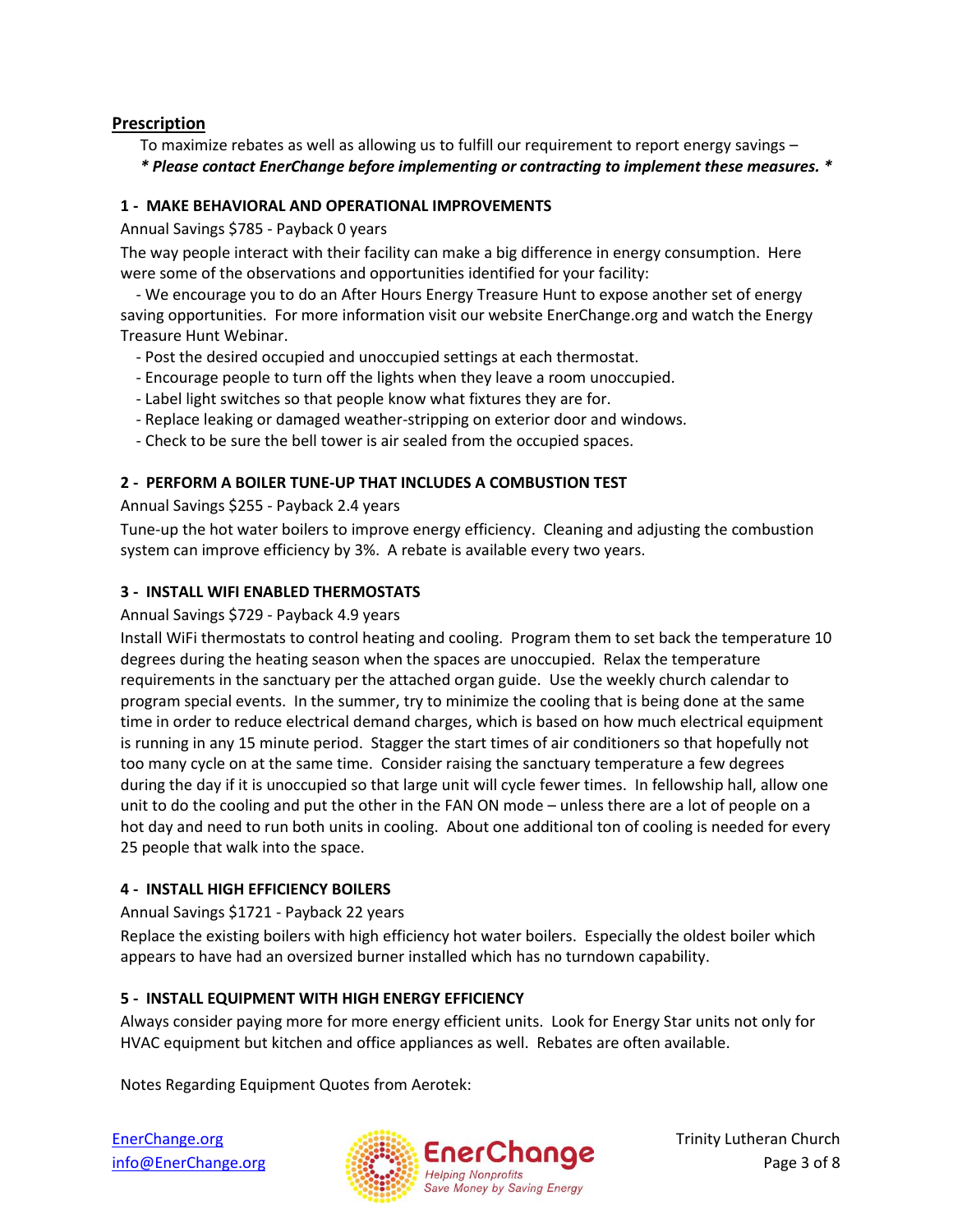Heating with hot water can be one of the most efficient ways of heating a building if it can be done with lower water temperatures. The proposal calls for four 150 MBH boilers, installing two in each boiler room but I think the heating load should be recalculated. It seems to me that the loads to each boiler room are different and the 600 MBH total boiler capacity seems short. Also, we might want to convert the sanctuary air handler to hot water which will increase the load on the boilers.

The proposal calls for the HW boilers to provide domestic hot water by installing a heat exchanger and a storage tank in each boiler room. The water heater in the old boiler room only serves the kitchen and two rest rooms; so consider installing point of use water heaters or keeping the existing electric heater. Another option is to run a new hot water line from the West Boiler Room to serve that area.

Instead of using recirculation pumps on domestic hot water lines to keep hot water readily available, consider using a Chilipepper System (or a similar system) which uses a pump to run water from the hot water line into the cold water line until hot water arrives. The energy advantage is that you are not having to constantly heat water that no one is using. It is faster than running hot water down the drain to get hot water and does not waste water. https://chilipeppersales.com/

Using heat recovery ventilators to improve indoor air quality is a great idea. You do not want to run these all the time since they take energy to run the fan and you are not recovering 100% of the energy in the air being exhausted. I would suggest installing CO2 controls to turn the units on and off as needed since you primarily need to ventilate a space only if there are people occupying it. When there are not infections to be concerned about, 1200 ppm of CO2 is considered acceptable. When we have things like COVID or flu and cold seasons, you may want to set the controls to 600 PPM. If the system runs continuously, eventually the indoor CO2 levels will approach the outdoor levels of about 450 ppm. Possibly you could tie your dehumidifiers into this system, especially if you can bypass the air exchanger and just recirculate basement air.

Other items to consider:

- Convert the sanctuary air handler which has an 80% efficient furnace to heat with hot water from the high efficiency boilers. If you size the coil to use 140 degree water, it could be fed with return water from the radiation systems which require higher temperatures. This would return water to the boiler at a lower temperature than it would otherwise see and raise the boiler's combustion efficiency.
- Install a centralized building automation system to monitor and control the boilers, pumps, rooftop units, air handlers, and radiation systems.
- Install new controls for the sanctuary air handler. I'm not quite sure of the design intent of the unit but it seems like it should have better controls for heating, cooling, and ventilation. Include a variable speed drive for the fan motor to allow it to run at slower speeds.
- Some zones are served by independent heating and cooling controls which allows for simultaneous heating and cooling. We need to guard against that.

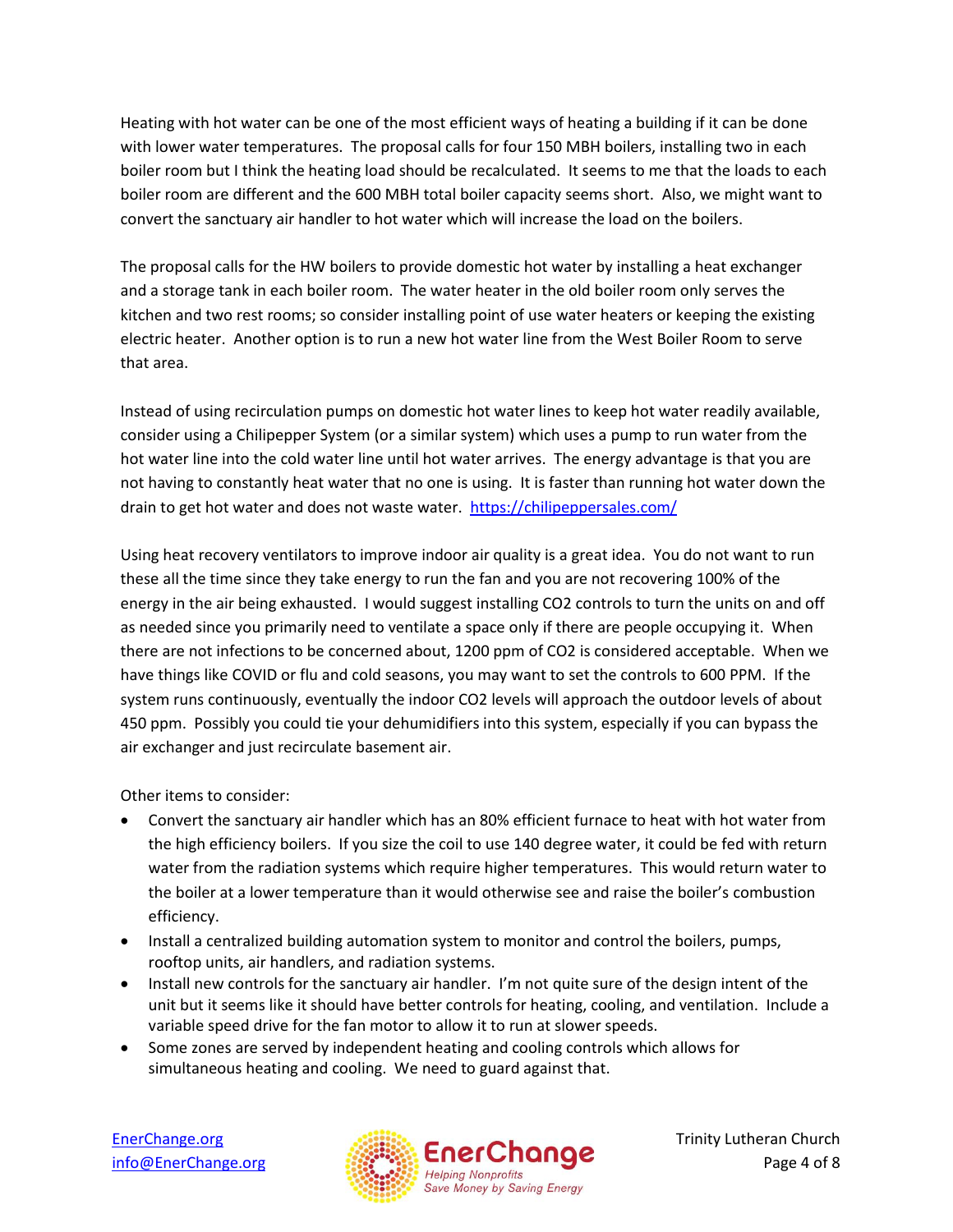- Install CO2 controls on all units that draw in outside air, like suggested for the heat recovery ventilators.
- Specify multi-stage compressors for cooling equipment and variable speed fans for air handlers.

# **6 - INSTALL A SOLAR PHOTO VOLTAIC SYSTEM**

I think solar panels are a good idea and worth exploring! EnerChange can't help too much since we are dedicated to energy conservation and solar panels are energy producers. But there are options as to whether you own the panels and use the power or someone else owns them and sells you the power at a discount. Another option may be to install the panels as part of a community solar program to allow others to purchase panels and see credits on their own electric bills. Minnesota Interfaith Power & Light is a non-profit organization that can help you navigate the options. The contact there is Buff Grace, buff@mnipl.org; 651-323-3167. Their website is https://www.mnipl.org/

| ECO#           | <b>Energy Conservation Opportunity</b>                         | <b>Estimated</b><br><b>Total Cost</b><br><b>Savings</b><br>$($ \$/Year $)$ | <b>Estimated</b><br><b>Rebates</b><br>(\$) | <b>Estimated</b><br><b>Installed</b><br>Cost(5) | Payback<br>(Years) |
|----------------|----------------------------------------------------------------|----------------------------------------------------------------------------|--------------------------------------------|-------------------------------------------------|--------------------|
| $\mathbf 1$    | <b>MAKE BEHAVIORAL AND</b><br><b>OPERATIONAL IMPROVEMENTS</b>  | \$785                                                                      | \$0                                        | \$0                                             | 0.0                |
| $\overline{2}$ | PERFORM A BOILER TUNE-UP THAT<br>INCLUDES A COMBUSTION TEST    | \$255                                                                      | \$200                                      | \$800                                           | 2.4                |
| 3              | INSTALL WIFI ENABLED THERMOSTATS                               | \$729                                                                      | \$0                                        | \$3,600                                         | 4.9                |
| 4              | <b>INSTALL HIGH EFFICIENCY BOILERS</b>                         | \$1,721                                                                    | \$2,100                                    | \$40,000                                        | 22.0               |
| 5              | <b>INSTALL EQUIPMENT WITH HIGH</b><br><b>ENERGY EFFICIENCY</b> |                                                                            |                                            |                                                 |                    |
| 6              | INSTALL A SOLAR PHOTO VOLTAIC<br><b>SYSTEM</b>                 |                                                                            |                                            |                                                 |                    |
| <b>Totals</b>  |                                                                | \$3,490                                                                    | \$2,312                                    | \$44,400                                        | 12.1               |

# **Prescription Savings Table:**

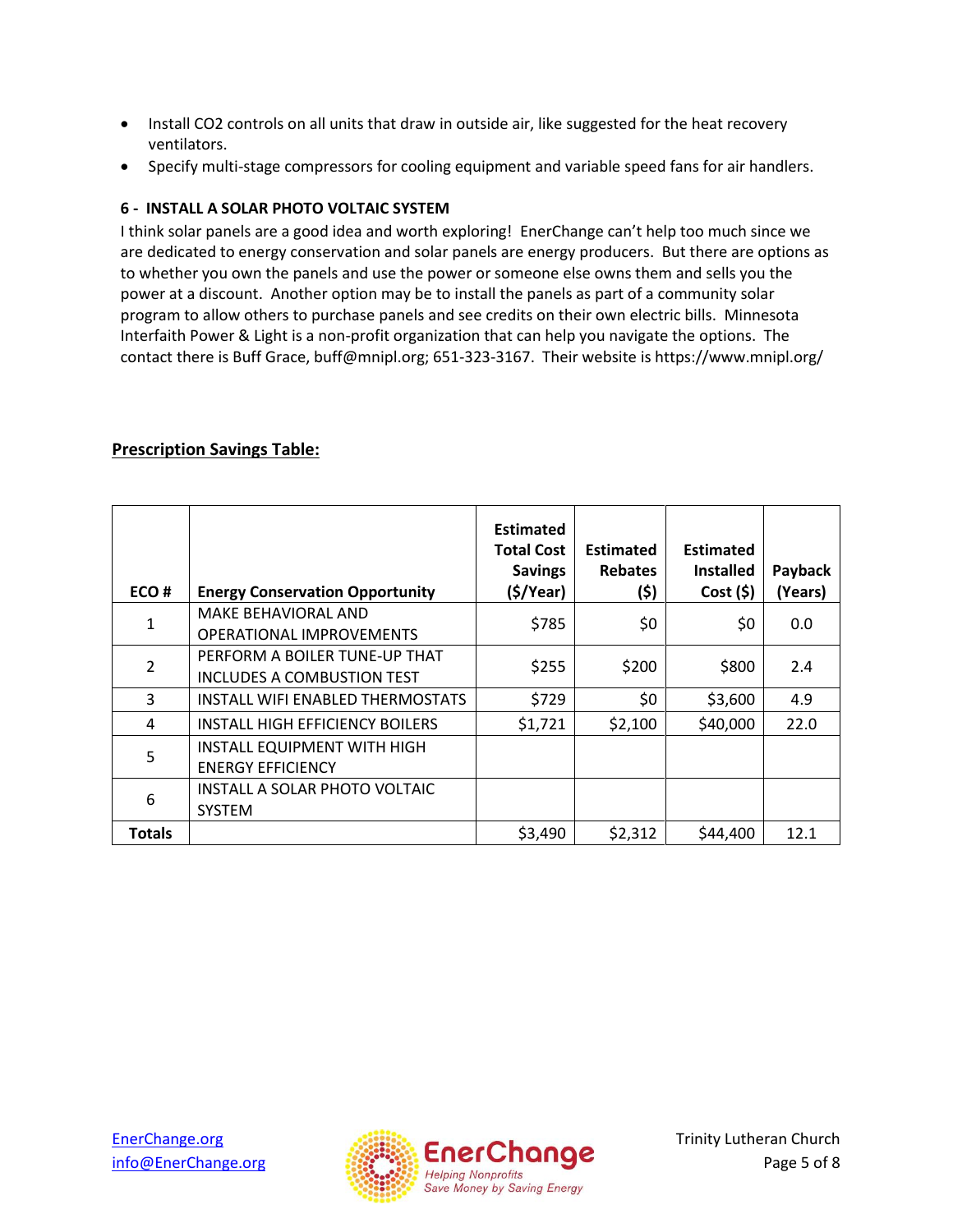## **Utility Summary**

| From February 2021 to 2022                                 | <b>Electricity</b>     | <b>Natural Gas</b>         |  |
|------------------------------------------------------------|------------------------|----------------------------|--|
| <b>Energy Provider</b>                                     | <b>Xcel Energy</b>     | <b>Xcel Energy</b>         |  |
| <b>Rate Category</b>                                       | <b>General Service</b> | Large Commercial Firm      |  |
| <b>Energy Consumption per Year</b>                         | 63,840 kWh             | 10,461 Therms              |  |
| <b>Energy Cost Per Year</b>                                | \$9,930                | \$9.917                    |  |
| <b>Combined Electrical Energy &amp; Demand Cost</b>        | \$0.156 per kWh        | \$0.891 per Therm          |  |
| <b>Energy Use Intensity Typical for Worship Facilities</b> | 3 to 6 kWh per SqFt    | 0.3 to 0.6 Therms per Sqft |  |
| <b>Your CURRENT Energy Use Intensity</b>                   | 3.0 kWh per SqFt       | 0.48 Therms per SqFt       |  |
| Your PROPOSED Energy Use Intensity                         | 2.8 kWh per SqFt       | 0.32 Therms per SqFt       |  |





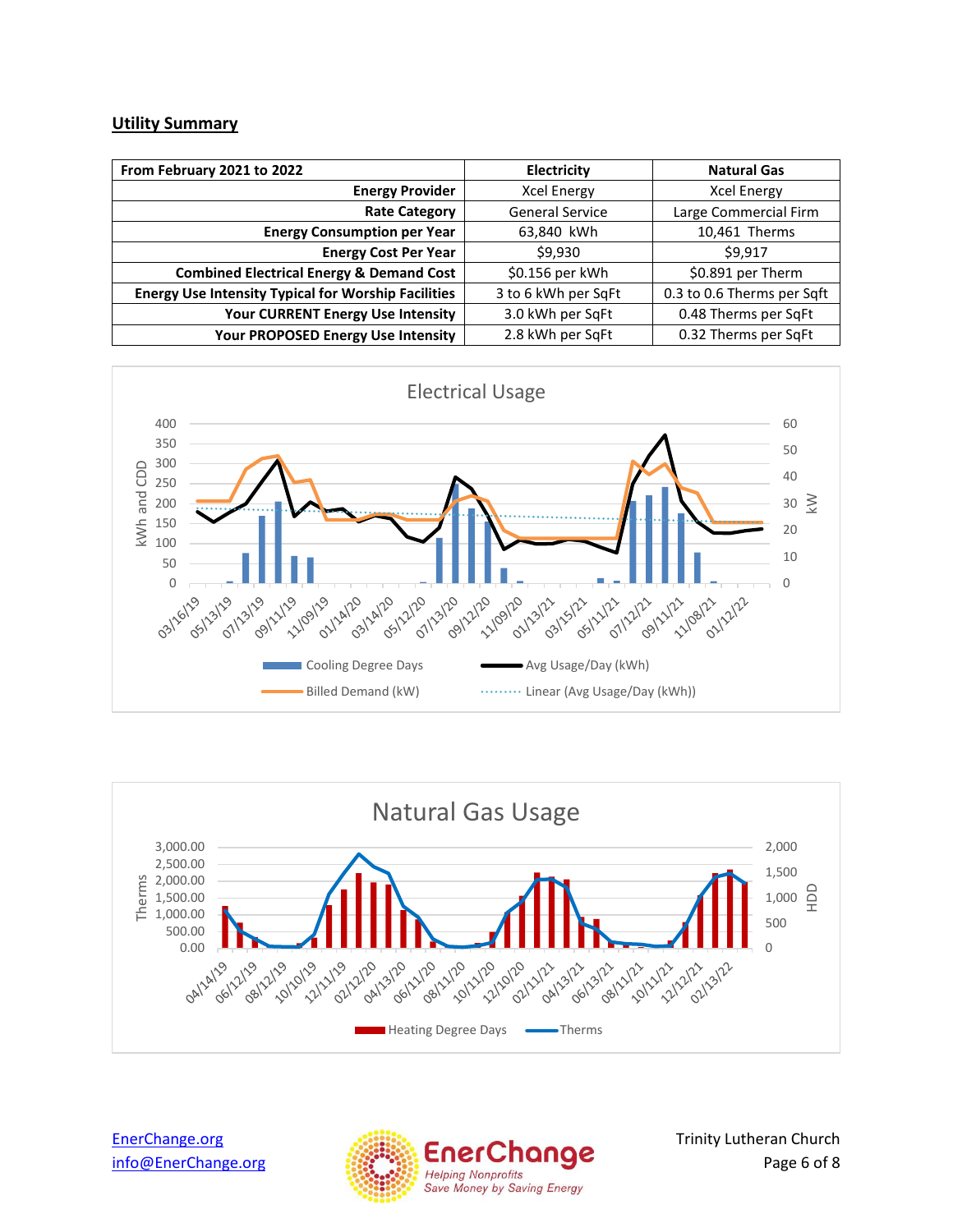# **Building Overview and Operation**

Trinity Lutheran church was initially built in 1901 with office and education spaces added in 1958, fellowship hall addition in 1978, a sanctuary expansion in 1990, the Kirvida Memorial Lounge addition in 1992, and the narthex rebuilding and expansion in 2002. The facility now has 12,600 square feet on two levels. Besides services on Sundays and Wednesdays, the building is used by church and community groups throughout the week about 6 hours per day.

The building is primarily heated with two hot water boilers. The oldest boiler is in the church basement and is rated at 360 MBH for mechanical firing and 296 MBH for hand firing. A replacement burner was installed in about 1982 and is rated for 460 MBH with no turndown. Hot water is distributed throughout the 1901 construction by five circulation pumps that are controlled by thermostats in the various zones. The Main Entrance zone pump is no longer used because of changes made in the 2002 expansion.

The 1978 and later additions are heated with a 375 MBH hot water boiler. Hot water is circulated to baseboard radiators and temperatures are controlled with electric thermostats and control valves. Four PTAC units provide cooling and heating with hot water to most of the offices.

The sanctuary has a 1994 vintage ventilation system with a 3 hp fan, a furnace rated for 387.5 MBH, and a 10 ton condenser for cooling. The damper on the outside air duct is automatically controlled but the sequence of operation for this unit is not known. The outside air damper does not seal tightly causing the mechanical room to be cold.

Other Systems:

- In addition to the sanctuary ventilation system there are two 5 ton split systems to provide cooling.
- Fellowship hall, the adjacent gathering area, and one office are cooled with three 5 ton cooling-only rooftop units.
- Narthex and Nursery are heated and cooled with a high efficiency furnace and 5 ton air conditioner.
- Krivida Memorial Lounge is cooled with a 2 ton split system.

There are 46 tons of cooling installed. It appears that there is approximately 25-30 tons of cooling on at the same time during the summer which is causing electrical demand ratchet penalties in the winter months.

Other items noted:

- Some outside doors do not seal tightly.
- The pipe organ has its own humidifying system and the sanctuary is kept at 68-70 degrees all year for the organ.
- There is an interest to install solar PV on the flat roof.